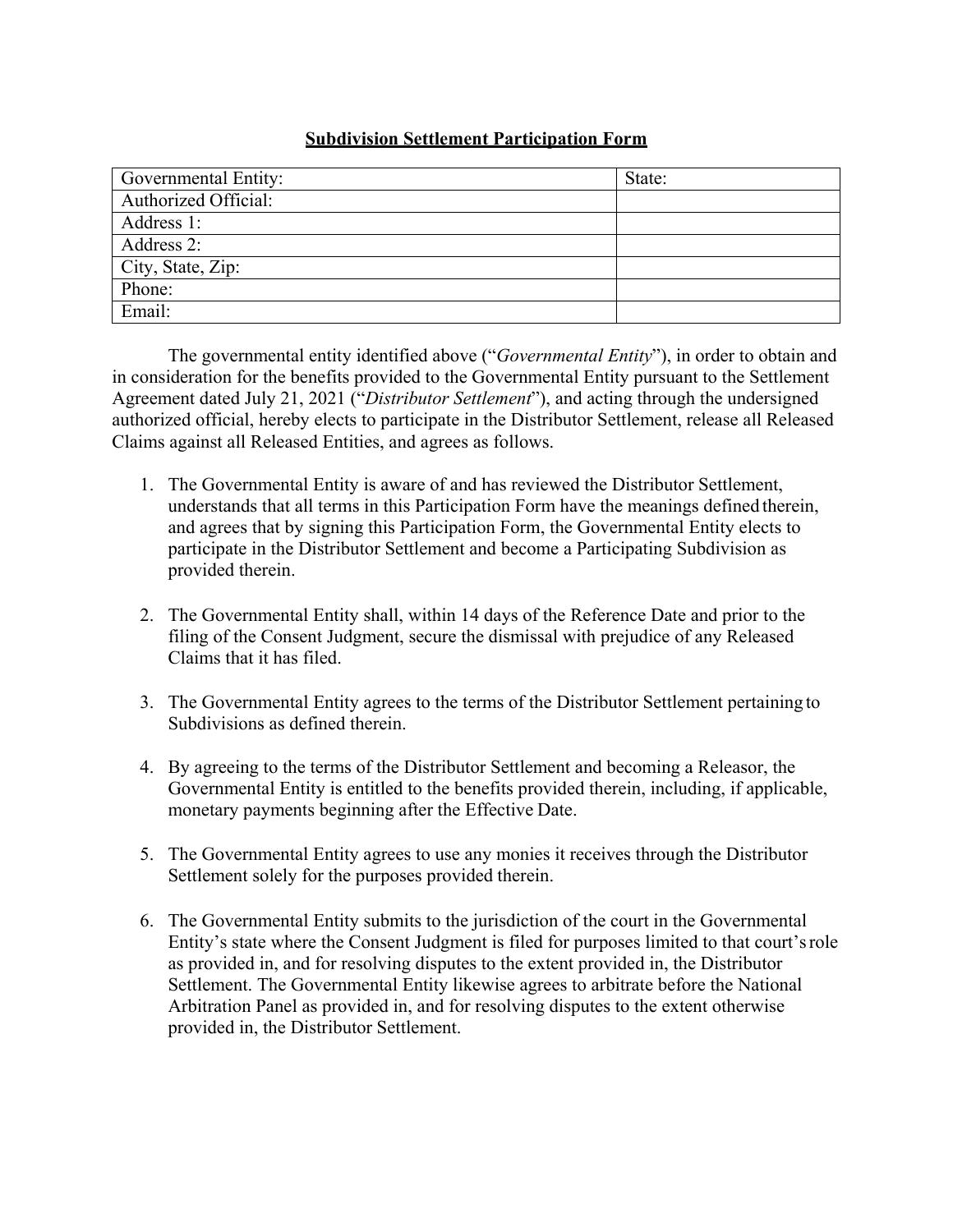- 7. The Governmental Entity has the right to enforce the Distributor Settlement as provided therein.
- 8. The Governmental Entity, as a Participating Subdivision, hereby becomes a Releasor for all purposes in the Distributor Settlement, including, but not limited to, all provisions of Part XI, and along with all departments, agencies, divisions, boards, commissions, districts, instrumentalities of any kind and attorneys, and any person in their official capacity elected or appointed to serve any of the foregoing and any agency, person, or other entity claiming by or through any of the foregoing, and any other entity identified in the definition of Releasor, provides for a release to the fullest extent of its authority. As a Releasor, the Governmental Entity hereby absolutely, unconditionally, and irrevocably covenants not to bring, file, or claim, or to cause, assist or permit to be brought, filed, or claimed, or to otherwise seek to establish liability for any Released Claims against any Released Entity in any forum whatsoever. The releases provided for in the Distributor Settlement are intended by the Parties to be broad and shall be interpreted so as to give the Released Entities the broadest possible bar against any liability relating in any way to Released Claims and extend to the full extent of the power of the Governmental Entity to release claims. The Distributor Settlement shall be a complete bar to any Released Claim.
- 9. The Governmental Entity hereby takes on all rights and obligations of a Participating Subdivision as set forth in the Distributor Settlement.
- 10. In connection with the releases provided for in the Distributor Settlement, each Governmental Entity expressly waives, releases, and forever discharges any and all provisions, rights, and benefits conferred by any law of any state or territory of the United States or other jurisdiction, or principle of common law, which is similar, comparable, or equivalent to § 1542 of the California Civil Code, which reads:

**General Release; extent.** A general release does not extend to claims that the creditor or releasing party does not know or suspect to exist in his or her favor at the time of executing the release, and that if known by him or her would have materially affected his or her settlement with the debtor or released party.

A Releasor may hereafter discover facts other than or different from those which it knows, believes, or assumes to be true with respect to the Released Claims, but each Governmental Entity hereby expressly waives and fully, finally, and forever settles, releases and discharges, upon the Effective Date, any and all Released Claims that may exist as of such date but which Releasors do not know or suspect to exist, whether through ignorance, oversight, error, negligence or through no fault whatsoever, and which, if known, would materially affect the Governmental Entities' decision to participate in the Distributor Settlement.